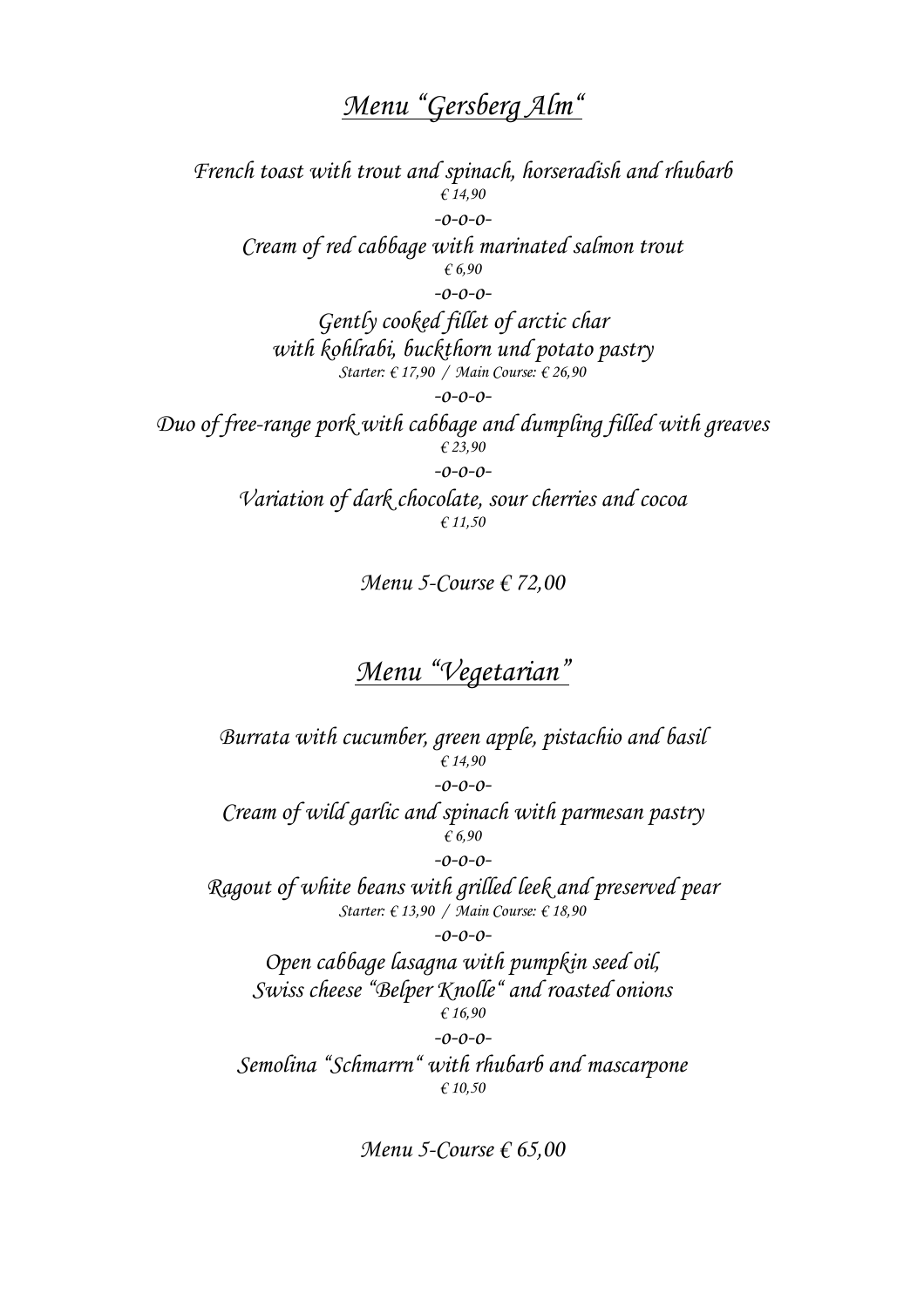#### *Our wine suggestions per glass 1/8 l*

 *Grüner Veltliner Federspiel "Ried Stein am Rain", J. Bäuerl, Joching, Wachau € 6,20 Grüner Veltliner Smaragd "Bergdistel", Winery Tegernseerhof, Wachau € 8,20 Riesling "vom gelben Löss", Winery Josef Ehmoser, Tiefenthal, Wagram € 6,35 Weißburgunder vom gelben Löss, Winery Josef Ehmoser, Tiefenthal, Wagram € 6,35 Sauvignon Blanc "Ried Altenberg", Winery Manfred Hebenstreit, Weinviertel € 6,00 Morillon "Arte Styria" Winery Englbert Elsnegg, Gamlitz, Südsteiermark € 6,00*

*2020 Zweigelt Rosé Selection, Winery J. Bäuerl, Wachau € 6,40*

*2020 Blauer Zweigelt "Heideboden", Winery Hans Tschida, Illmitz, Neusiedlersee € 5,50 2018 Blaufränkisch "Johanneshöhe", Winery Georg Prieler, Leithaberg € 6,40*

*2018/19 Cuvée Joiser Reben Rot (ZW/BF/ME), Winery Markus Altenburger, Jois € 7,40*

*2019 "The Butcher Cuvée" (ZW/BF/CS) Winery Hans Schwarz, Andau, Neusiedlersee € 8,75 2018/19 Réserve del Conte, Winery Manincor, Kaltern, Südtirol € 7,70*

*2018 Le Jouet Rouge (GR/CA/LP) Domaine des Enfants, Cotes Catalanes, Roussillon € 6,35*

## *Starters & Soup*

*Variation of asparagus, tomato and Austrian sheep's cheese € 15,90*

*Beef tartar of Austrian beef with potato foam, egg, bacon and rye bread as starter € 17,90 as main dish € 24,90*

*Small mixed lettuce with potatoes, cucumber, tomato and radish € 6,90 Large mixed lettuce with potatoes, cucumber, tomato and radish € 8,90*

*Grandma's beef broth with root vegetables and three ingredients (Cheese dumpling, bacon dumpling and semolina dumpling) € 7,50*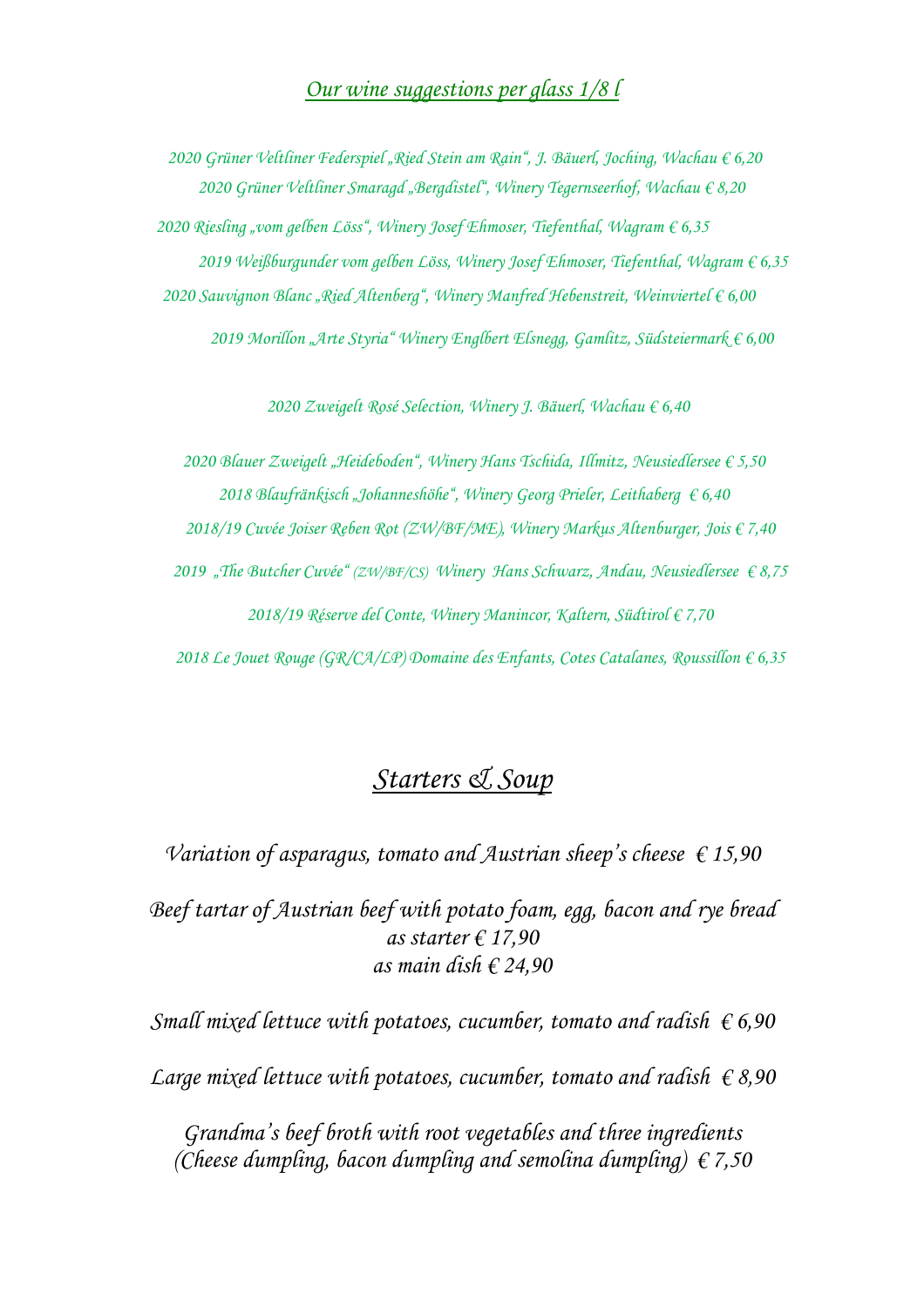### *Main Dishes*

*Medium roasted entrecôte of Austrian beef with carrots and potato gratin € 29,90*

*Creamy calf's heart with lemon, elder, butter milk and chives dumpling as starter € 13,90 as main dish € 19,90*

*"Viennese" escalope of veal with parsley potatoes and lingonberries € 23,90*

*Grilled fillet of salmon trout with risotto of sunflower seeds, celery cream and lemon € 26,90*

*Deep fried chicken with potato-field salad and lingonberries € 19,90*

*Boiled shoulder of veal with potato mash, spinach and horseradish € 23,90*

*Ragout of venison with cream cheese dumpling and red cabbage € 19,90*

*Cordon-Bleu of venison with hazelnut crust, red cabbage cream and wild broccoli € 27,90*

*Spinach dumpling with beetroot, yoghurt and horseradish € 17,90*

*Homemade pasta with wild garlic and white tomato foam € 17,90*